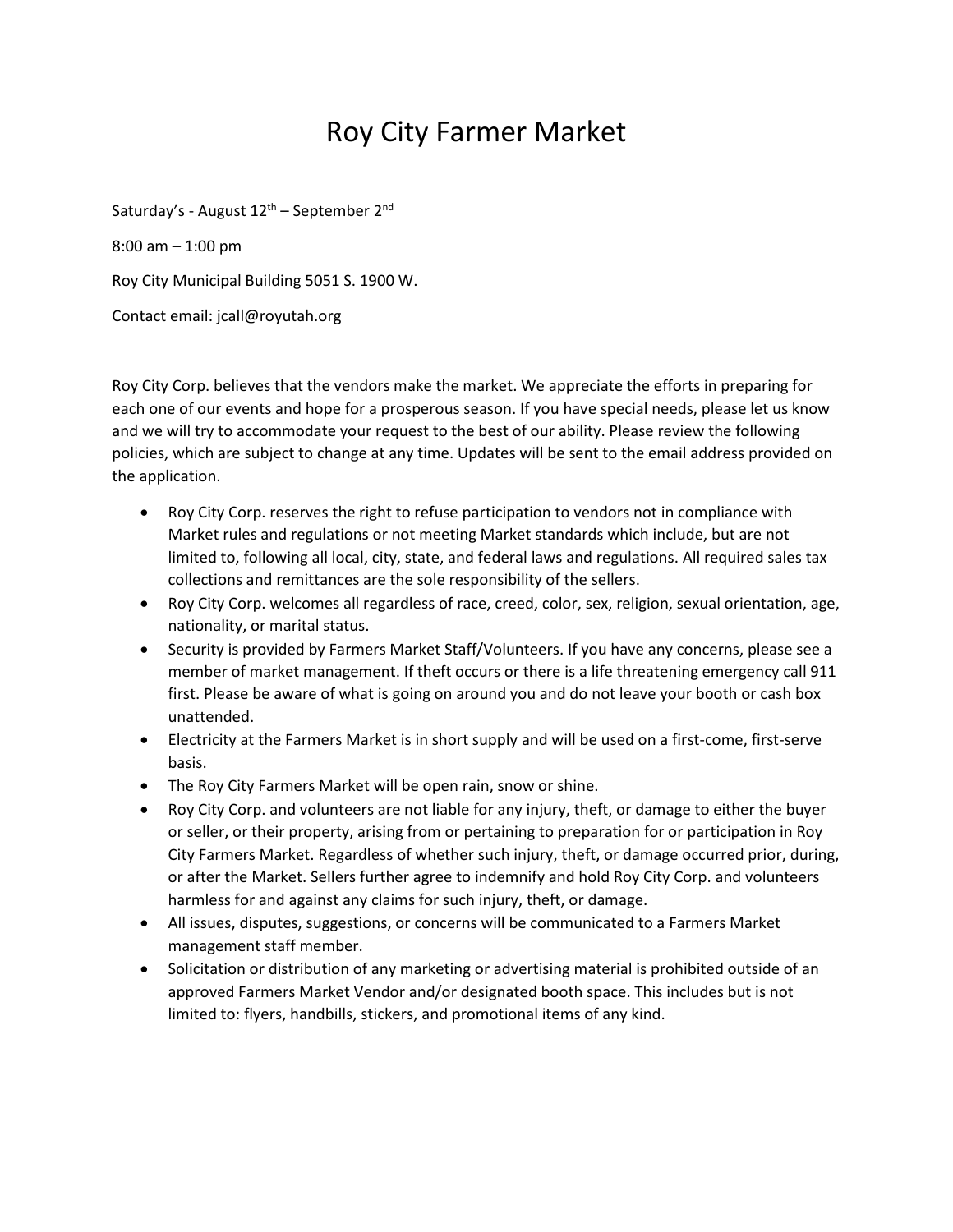## **Vendors**

- Preference will be given to regional & local vendors and hand made products.
- New applicants may be asked to submit photos of the items they are selling to help with the jury process. Jury results are final
- Vendors may not sell any items not approved or shown in their Market application. Market management staff has the right to ask vendor to remove products. If you wish to add products during the season, you must first get approval from the Market management.
- The Roy City Corp. farmers market is not a forum for political, commercial, or religious organizations to recruit, market and/or advertise. No political, commercial or religious vendors will be accepted into the Farmers Market.
- All vendors assume full liability for the products they market or sell and hereby agree to hold Roy City Corp. harmless against any claim of injury or damage by any buyer, seller, or other persons resulting from the use, consumption, display, or marketing of vendor's products.
- Each Farmers Market vendor will need to provide their own booth or table, including shade canopy.
- The vendor and his/her family members are allowed to sell at the booths- no agents or resellers. The name listed on the application is responsible for ensuring that the staff is property trained to know the Markets policies.
- To qualify as a full season vendor with an assigned and permanent spot, payment must be made in advance. Please do not send payment until you have been notified of your acceptance into the market.
- Vendors are assigned approximately 12' x 12' spaces along George Wahlen North Park. The size of the space varies because of trees, poles, sidewalks and other permanent fixtures. Please keep items off of sidewalks and walkways to maximize room for costumers. Vendors are responsible for providing their own equipment. All displays/booths must stay within my designated space. Over extending may require an extra fees and/or relocating to a different space at the Market at the Staff's discretion.
- Vendors are expected to have their booth set-up and be ready to vend by market opening (8am). The Market Management or Market Staff has the right and will assign your booth spot to someone else if Non-compliance or repeated absences occur.
- On each morning of the market, Vendors must sign in with Markey Management or market staff to be given their assigned booth spot.
- Vehicles must be unloaded quickly to give space for others to unload. Vendors much give consideration to visitors when parking. Vendors should park in the lower parking lot behind the city building.
- Vendors are responsible for their own garbage. Vendors must clean up their selling spaces at the end of each day. Vendors are responsible for keeping their area clear of debris and garbage throughout the Market day.
- Market management has the authority to move and reassign vendor spots to enhance or facilitate market operations.
- Any required sales tax collections and remittances are the sole responsibility of the vendor.
- Market vendors should respect one another's space and have a right to sell their products without intrusion.